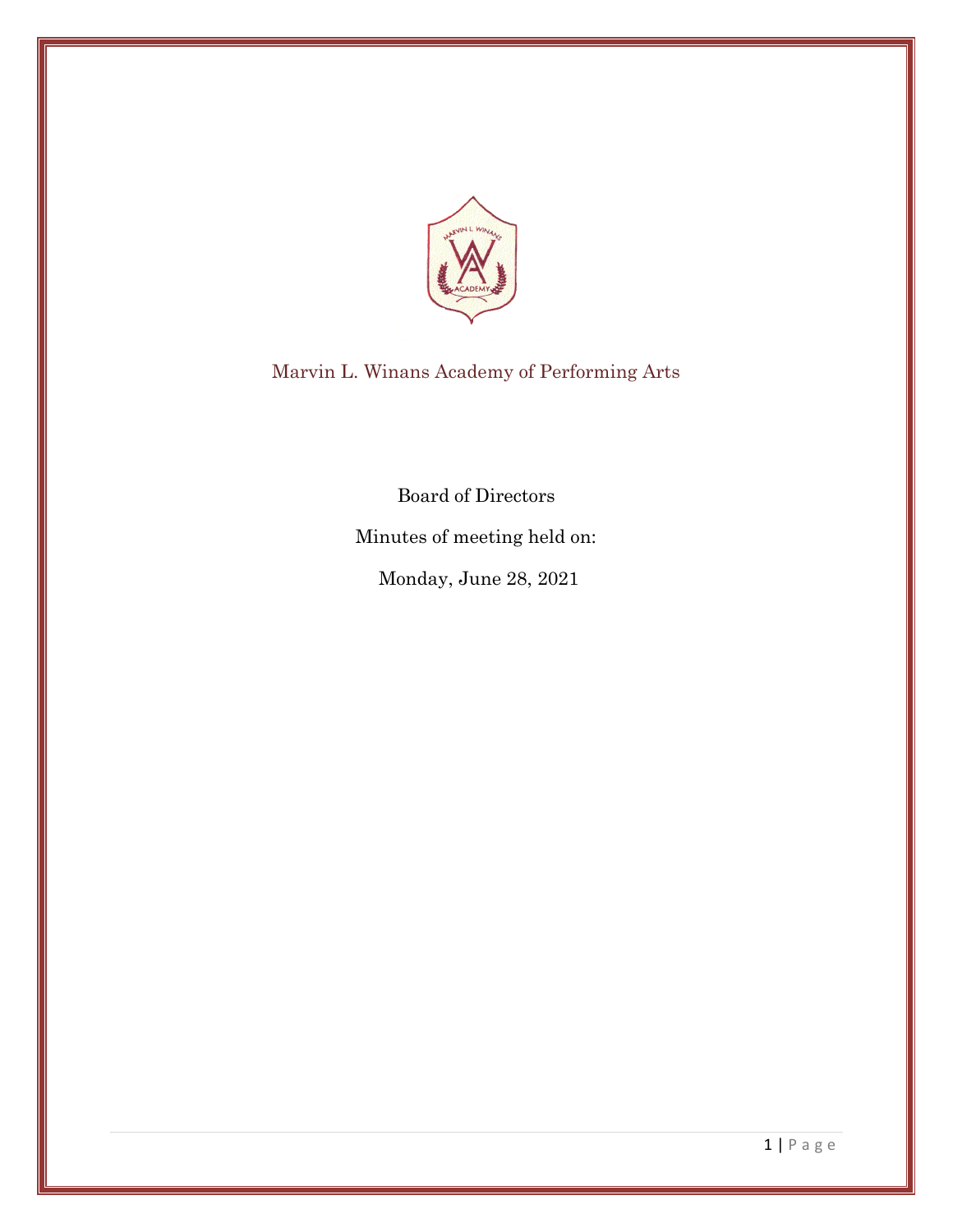Marvin L. Winans Academy of Performing Arts

Board of Directors Meeting

Monday, June 28, 2021

The monthly meeting of the Board of Directors of the Marvin L. Winans Academy of Performing Arts was held on Monday, June 28, 2021 via Zoom, at 6:00 p.m.

# **The following Board Members were present:**

- Terra Webster Board President Ann Arbor, MI: Washtenaw County)
- Lauren Campbell Board Secretary/Treasury (Sterling Heights, MI: Macomb County)
- Charles Murphy Board Member (Bloomfield Hills, MI: Oakland County)
- Fernando Parker Board Member (Livonia, MI: Wayne County)

# **The following Board Members were not in attendance:**

• Dr. Deborah Smith-Pollard – Board Member

## **Guest included:**

- $\triangleright$  Cindy Flowers Solid Rock Management
- ➢ Lateefah Scott Solid Rock Management
- $\triangleright$  Dr. James Spruill Principal
- ➢ Falicia Moreland-Trice District Curriculum Director
- ➢ Tomi Ingram District Academic Officer
- $\triangleright$  Janaire White Administrative Assistant

### **Parent Guest**:

### N/A

Terra Webster officially called the Budget Hearing to order at 6:12pm.

Presentation of the 2021-2022 budget.

The board moved to adjourn the Budget Hearing at 6:18pm. Motion was made by Charles Murphy and seconded by Fernando Parker.

Board moved to call to order the Organizational Meeting at 6:18pm.

- Oath of Office was completed.
- Election of Officers was completed. Terra Webster President, Fernando Parker – Vice President, and Lauren Campbell – Secretary/Treasurer.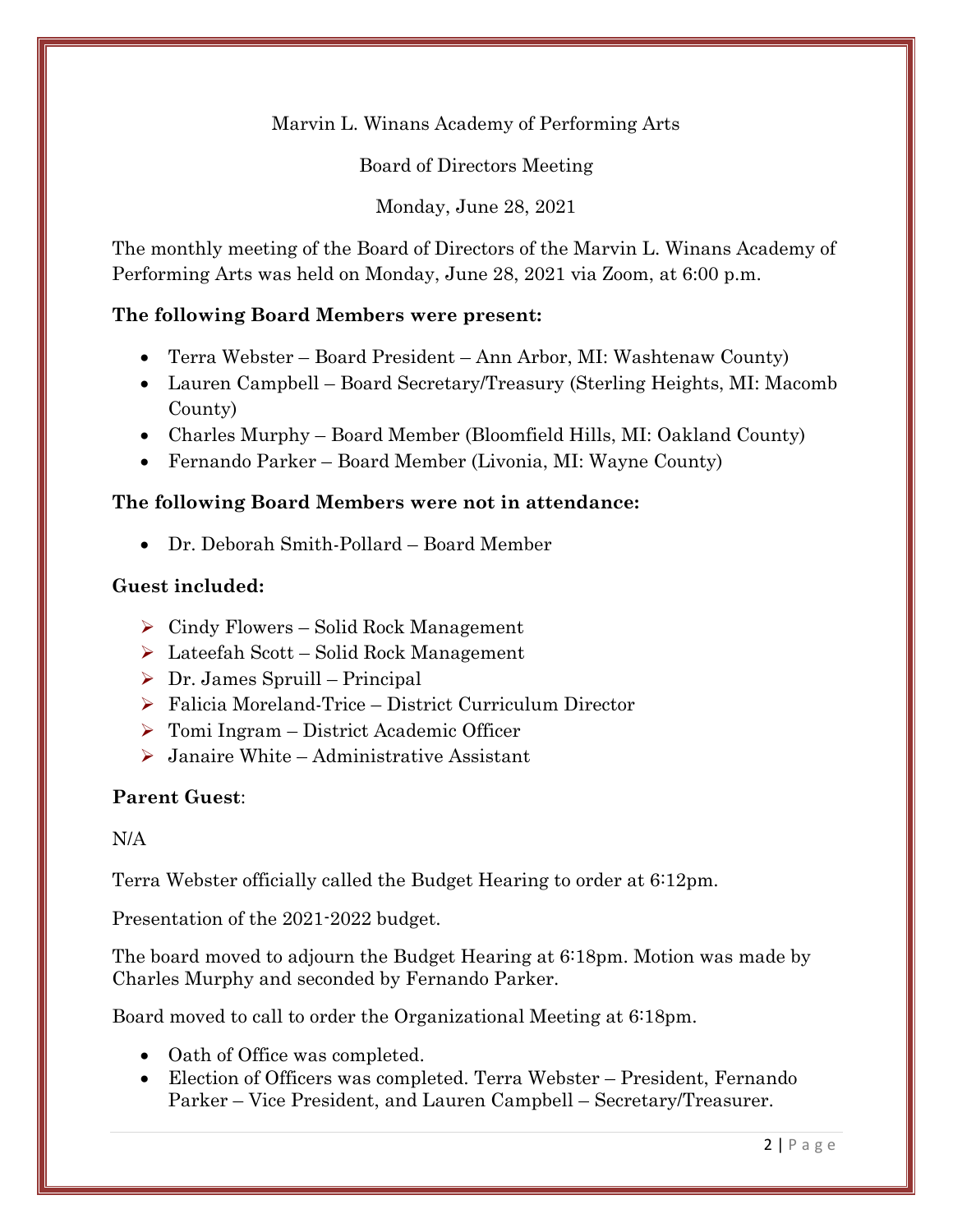- Resolution indicating the Board will comply with all laws, rules, and regulations.
- Motion to set date, time and place of Regular Board Meetings and location of official postings.
- The designation of depositories for various funds and authorization signatures for various funds and accounts was completed. Fifth Third Bank was approved. Signatures on account will be Lauren Campbell and Terra Webster.
- The bonding of Board Treasures and others as designated by the Board.
- Terra Websters was designated of the Chief Administrative Officer of Winans Academy.
- Designated to retain Deborah Baughman of Jaffe, Raitt, Heuer, and Weiss as legal counsel.
- Designated to retain the Clairmount Group as the schools' auditors for the 21/22 school year.
- The adopting of the school calendar for the ensuing year.
- Designation of Lateefah Scott as the Freedom of Information Act (FOIA): Sexual Harassment; Title VI, Title IX, AHERA and Section 504 contact.
- Designating SVSU Compliance Person as Lateefah Scott.

Board moved to adjourn the Organizational Meeting at 6:34pm.

Terra Webster officially called the general meeting to order at 6:35 p.m.

Board moved to approve the June agenda. Motion made by Charles Murphy and seconded by Lauren Campbell.

# ➢ **Roll Call Vote:**

Yeas: Terra Webster, Fernando Parker, Lauren Campbell, Charles Murphy 4 Yeas and 0 Nays

The motion was approved.

Board moved to approve the minutes from May's board meeting. Motion made by Charles Murphy and was seconded by Lauren Campbell.

# ➢ **Roll Call Vote:**

Yeas: Terra Webster, Fernando Parker, Lauren Campbell, Charles Murphy 4 Yeas and 0 Nays

The motion was approved.

Board moved to approve the minutes from June's special meeting. Motion made by Lauren Campbell and was seconded by Charles Murphy.

# ➢ **Roll Call Vote:**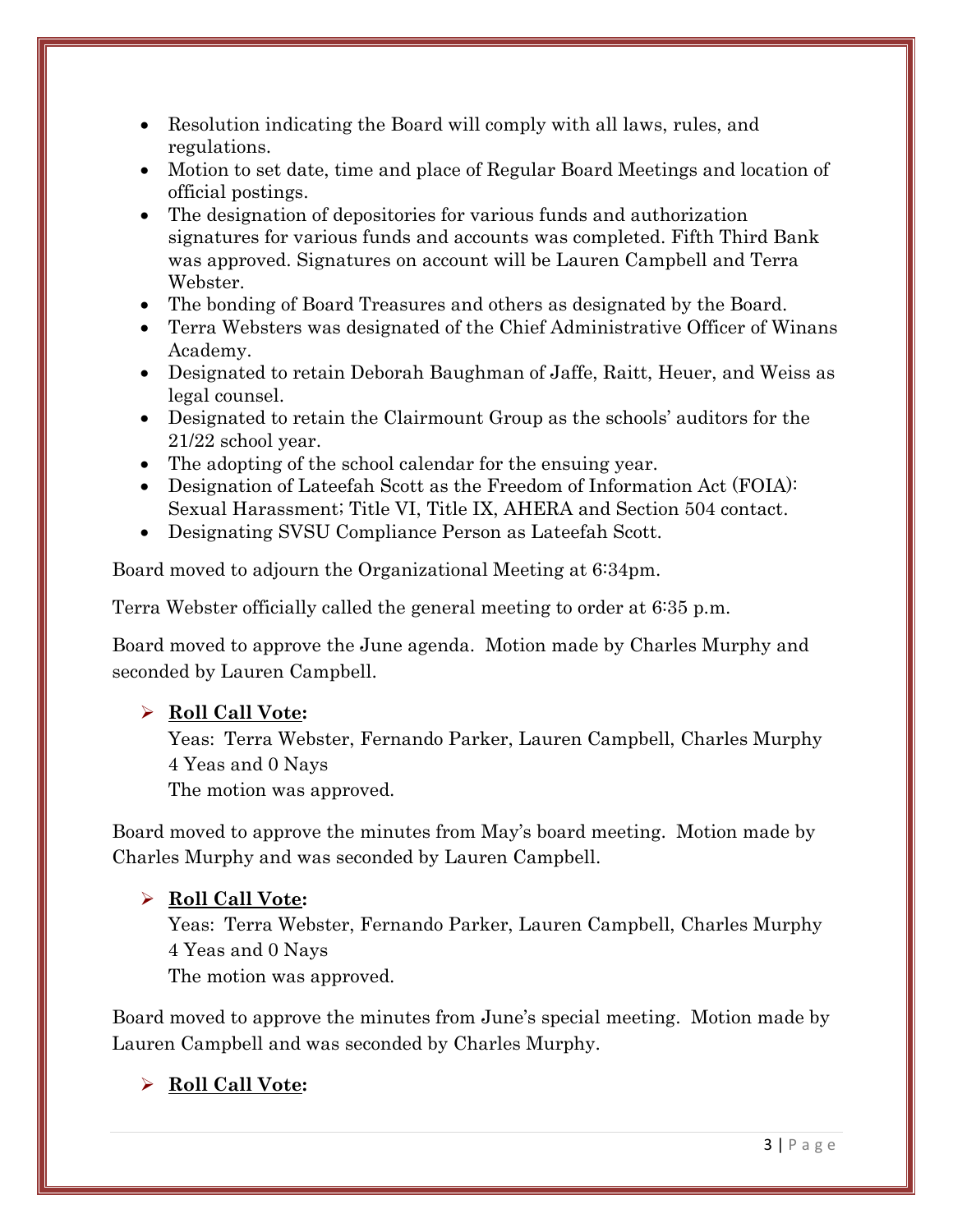Yeas: Terra Webster, Fernando Parker, Lauren Campbell, Charles Murphy 4 Yeas and 0 Nays The motion was approved.

#### **Principals' Reports:**

#### **District Report: (presented by Dr. James Spruill):**

#### ➢ **Calendar**

- a. June 9 Gleaners' Free Groceries Distribution
- b. June 9 Staff Meeting
- c. June 14 Solid Rock Admin Meeting
- d. June 14-18 8th Grade Spirit Week
- e. June 16 Report Card #4 Gradebooks Close
- f. June  $18$  8<sup>th</sup> Grade Awards Ceremony and Dinner
- g. June 21 8th Grade Technology Turn In
- h. June 21 Solid Rock Admin Meeting
- i. June 22 K-7 Technology Turn In
- j. June 23 WAPA Field Day
- k. June 24 K & 5th Grade Drive by Promotion Ceremony; 8th Grade Promotion Ceremony; Last Day for Students; #4 Report Cards Issued
- l. June 25 Last Day for Teachers
- m. June 28 1<sup>st</sup> Day of Summer School
- n. June 28 WAPA Board MEeting

#### ➢ **Enrollment is as follows:**

- a. Re-enrollment/Enrolment: The goal is to retain 90%-100% of students year to year. Enrollment target is 500 students.
- b. 341 enrolled as of Friday, June 25, 2021.
- c. Retained 91% of our students from the end of the year (318 of 340)
- d. 264 re-enrollments as of Monday, May 31, 2021: K=21;  $1^{st} = 30$ ;  $2^{nd} =$ 28;  $3^{\text{rd}} = 36$ ;  $4^{\text{th}} = 38$ ;  $5^{\text{th}} = 35$ ;  $6^{\text{th}} = 42$ ;  $7^{\text{th}} = 34$
- e. New Enrollment:  $K = 3$ ;  $1^{st} = 1$

#### ➢ **Attendance**

- a. As of June 25, 2021, the average attendance is 83%.
- b. Hybrid Attendance for Tuesday, June  $1<sup>st</sup>$  Thursday, June  $3<sup>rd</sup>$ .
	- **•** Tuesday = 28; Wednesday = 37; Thursday =  $32$
- c. Hybrid Attendance for Monday, June  $7<sup>th</sup>$  Thursday, June  $10<sup>th</sup>$ .
	- Monday = 36; Tuesday = 24; Wednesday = 33; Thursday = 27
- d. Hybrid Attendance for Monday, June 14th Thursday, June 17th.
	- Monday = 30; Tuesday = 29; Wednesday = 37; Thursday =  $22$
- e. Hybrid Attendance for Monday, June  $21^{st}$  Thursday, June  $24^{th}$ .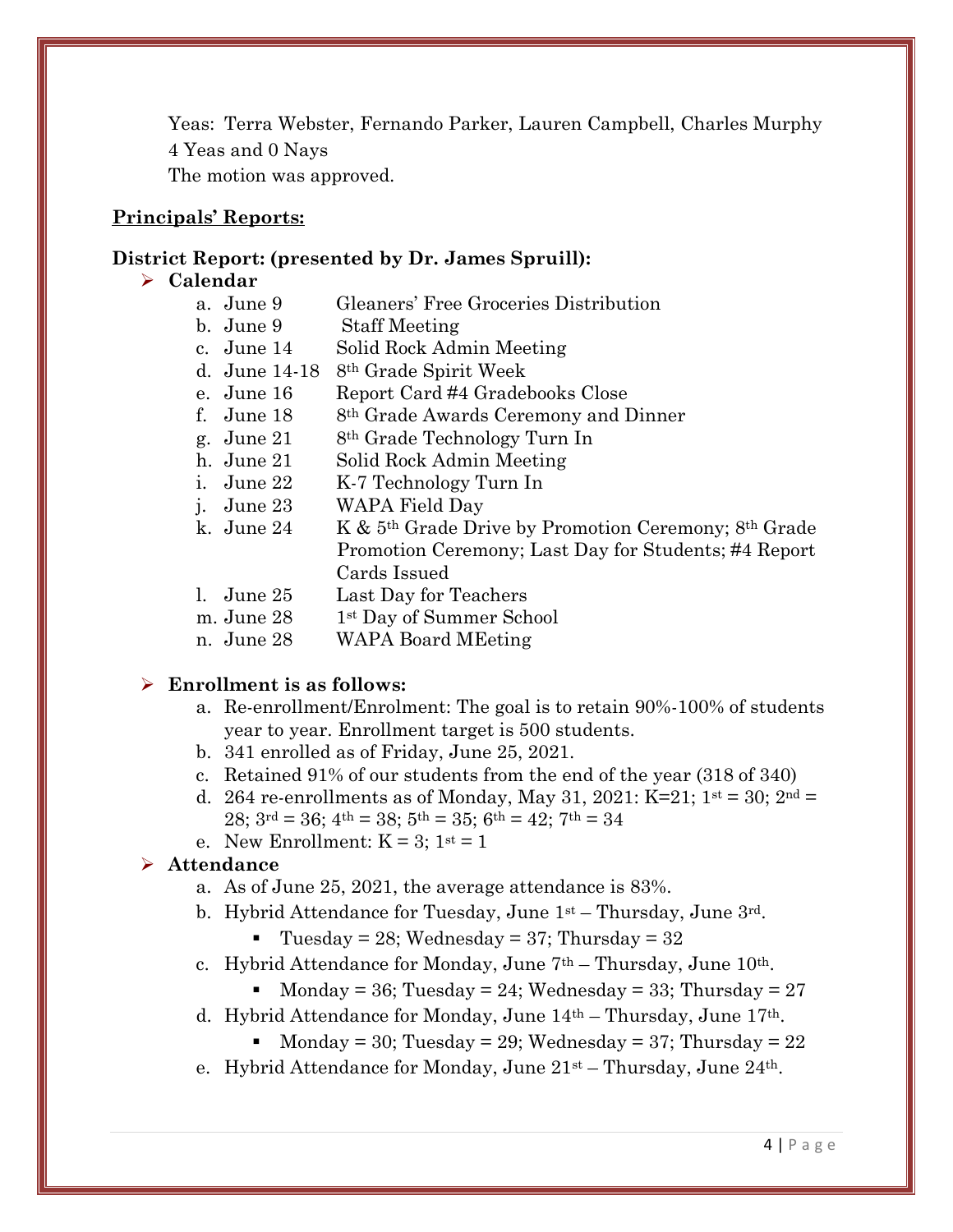- Monday = 14; Tuesday = 26; Wednesday = Field Day; Thursday  $= 1$
- f. Wayne County Prosecutor's Guidance on Truancy (attachment was given to the Board of Directors).
- ➢ **K-8 Culture and Climate:** The goal is to have less than 150 behavior incidents and a reduction in suspensions per school**.** 
	- a. 0 incidents; 0 suspensions

# ➢ **SPED (Special Education**

# **Tier 4 Activities**

## **A. Caseload**

- a. Middle School Resources (7 students with resource, speech, and social work services) plus 4 RWA students.
- b. Elementary Resources (10 students with resource, speech, and social work services)
- c. Speech (16 students); Total = 23 Students

# **B. Curriculum**

- a. Special Education Teacher for Summer School (no response from Futures yet).
- b. Our current staff has declined the offer to work summer school.
- c. I am working on other special education leads to get a commitment for summer school that could work as a possible staff member in the fall.
- C. **MTSS/SAT PLC Meetings** on 5/28/2021 introduced the new Social Security Electronic Teacher Questionnaire as well as a review of the Analyzing Writing Samples for Disability. A writing Analyzation Checklist was shared to practice analyzing student writing as a writing screen for all students in fall 2021.

# **D. Professional Development Training:**

- a. The SVSU Monthly SE Administrators' meeting was on 5/18/2021: Assistive Teach and Math Intervention (State Special Education Project).
- b. The Goalbook virtual webinar PD was on 5/20/21: Forging Strong Special Education – General Education Collaboration in the Delivery of Instruction.
- c. The Wayne RESA PSA SE Administrators Quarterly Meeting was on 5/26/2021.
- d. The Goalbook virtual webinar PD is on 6/16/2021: Thinking Differently About IEPs and Present Levels – New Research Informs Evolving Best Practices.

### **Tier 4 Compliance**

A. The Catamaran Workbook opened on May 15th compliance standing is "No Findings."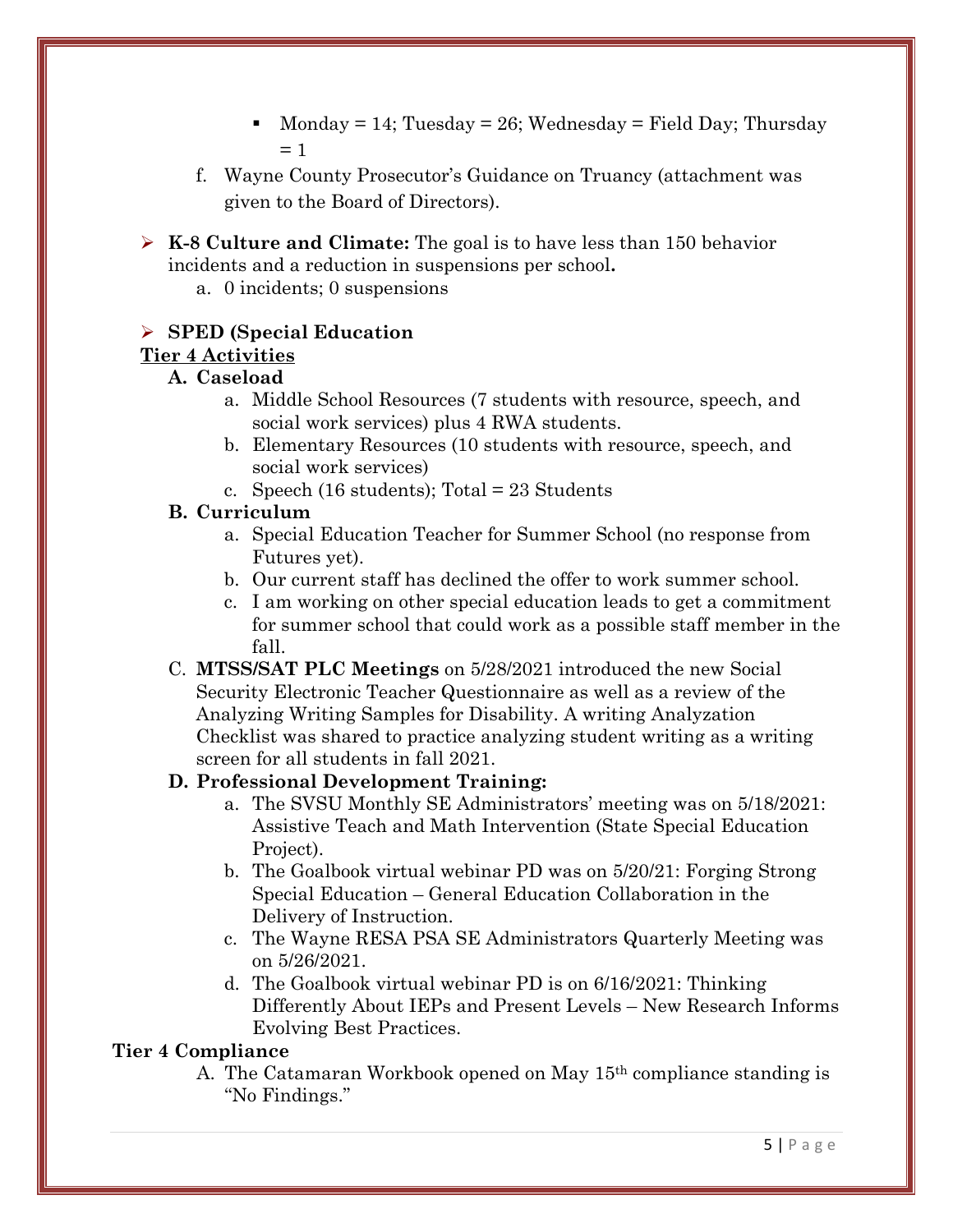- B. There are no IEPs scheduled for June 2021.
- C. IEP Completion Compliance rate is at 100% for September June 2021

# ➢ **K-8 Updates**

- a. COVID 19 Positivity Rate as of June 28, 2021
	- Detroit  $-1.0$  (1.9%)
	- Wayne County  $-1.1\%$  (2.2%)
	- Michigan  $1.1\%$  (1.9%)
- b. BOARD COVID-19 Update
	- Detroit is at Risk Level C as of June 28, 2021.
	- Zip code 48224 COVID-19: 3,021 (1,992) cases, 130 deaths (122) as of June 28, 2021
	- WAPA Cases of Positive COVID-19; 1 case for staff during this period.
	- WAPA Hospitalizations due to COVID-19; Zero cases during this period
	- WAPA Number of deaths resulting from COVID-19 over a 14 day period: Zero cases during this report period.
	- WAPA percentage of positive COVID-19 tests over a 4-week period: Zero cases during this period
	- Planning for Fall 2021
		- Daily Schedule
			- o Staggered Dismissals with 8th Grade Ending at 4:00pm
		- Room Capacity:
			- o Desk still has shields.
			- o How many desks per room; Desk distance 3ft or 6ft?
		- Lunchroom
			- o Lunchroom schedule

# ➢ **K-8 Academics**

- a. WAPA ECLP reconfirmed for June 2021
- b. School Issued Tech Devices Return Monday, June 21st Thursday, June 24th
- c. Summer School
	- Curriculum Finalized
	- 162 Students confirmed as of Thursday, June 24, 2021
	- Enrichment Offerings: Cheerleading/Dance; 3D Printing; Sphero Robotics Programming; Art; Male & Female Mentoring; Music
- d. 8th Grade Awards Promotion Activities
	- Ceremony and Dinner at Sinbad's on Friday, June 18, 2021 6:00pm
	- Field Day was held Wednesday, June 23, 2021
- e. Staffing Needs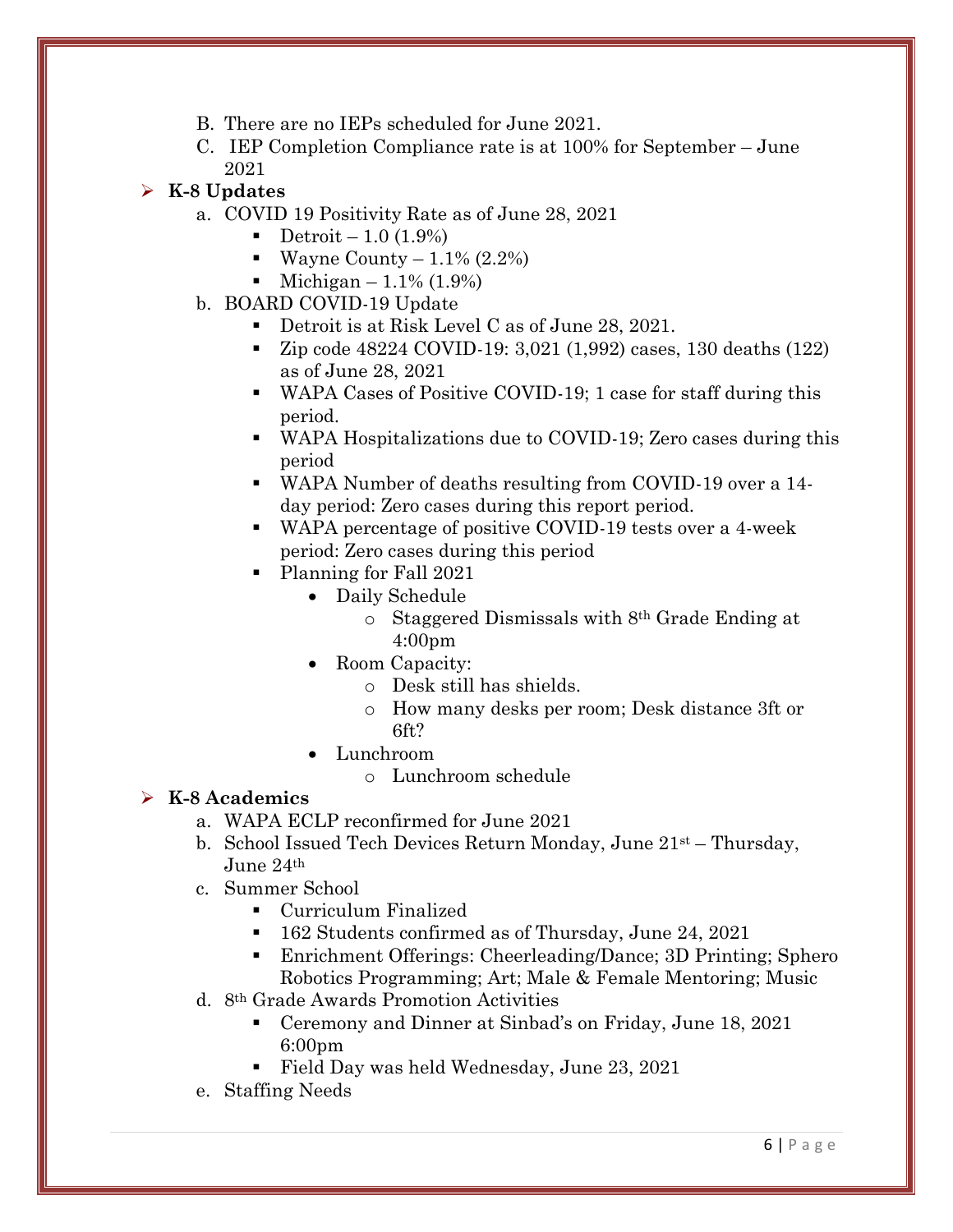- One Middle School Social Studies Teacher Filled as of Friday, June 25, 2021
- One 5<sup>th</sup> Grade Teacher, One 4<sup>th</sup> Grade Teacher, Two 3<sup>rd</sup> Grade Teachers, Two Middle School Teachers, One Performing Arts Teacher (Drama, Dance and Art), One Reading Interventionist, One Math Interventionist, 3rd-5th Grade Parapro, One Assistant Principal

# ➢ K-8 Curriculum

- a. End of Year ECLP Goals Report due Wednesday, June 30, 201
	- Need NWEA end of year goals and growth data
- b. Return to Learn Data Submission due Wednesday, June 20, 2021
- c. CIA Report

## ➢ **GPS Report**

a. N/A

# ➢ **K-8 Professional Development:**

a. SIP Team MiCIP Training

Board moved to approve the Principals' Report as presented. Motion was made by Fernando Parker and seconded by Lauren Campbell.

## ➢ **Roll Call Vote:**

Yeas: Terra Webster, Fernando Parker, Lauren Campbell, Charles Murphy 4 Yeas and 0 Nays

The motion was approved.

# **The Management Company Financials (Presented by Lateefah Scott)**

- o May Financials were presented with no questions posed.
- o June Financials were presented with no questions posed.

Board moved to approve the June 2020-2021 Amended Budget. Motion made by Lauren Campbell and seconded by Charles Murphy.

# ➢ **Roll Call Vote:**

Yeas: Terra Webster, Fernando Parker, Lauren Campbell, Charles Murphy 4 Yeas and 0 Nays

The motion was approved.

Board moved to approve the May 2020-2021 Financials as presented. Motion made by Charles Murphy and seconded by Lauren Campbell.

# ➢ **Roll Call Vote:**

Yeas: Terra Webster, Fernando Parker, Lauren Campbell, Charles Murphy 4 Yeas and 0 Nays